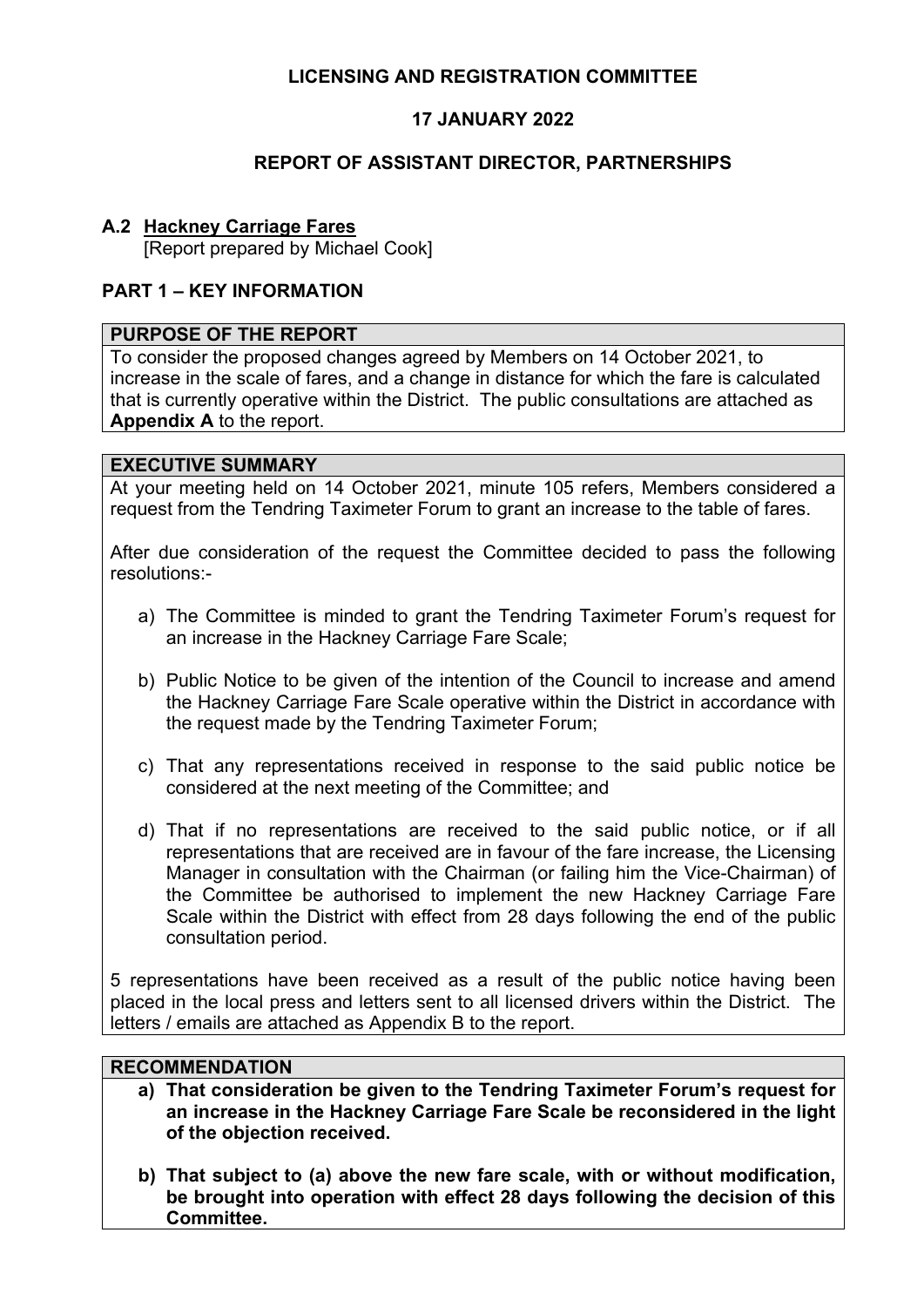# **PART 2 – IMPLICATIONS OF THE DECISION**

### **DELIVERING PRIORITIES**

The proposed increase to the table of fares supports a key element of this Councils Corporate Plan and the Sustainable Community Strategy for Tendring:

• Building a thriving local tourism industry, for Tendring.

### **FINANCE, OTHER RESOURCES AND RISK**

### **Finance and other resources**

If Members are minded to reconsider their previous decision in this matter and to approve the proposed amendments to the fare scale either in a modified form or as provisionally agreed at your meeting of 14 October 2021, it has been your policy in the past to publish a further advertisement in the local press to advise the public of the commencement date of the new fare tariff.

#### **Risk**

If the proposed increase were not granted it could lead to fewer taxis being available to transport both the local population and visitors to the District.

#### **LEGAL**

The action proposed is within the Council's discretionary powers. Should Members reconsider their decision in this matter there is no legal requirement to advertise the agreed fare scale again, but it is considered good practice to do so.

#### **OTHER IMPLICATIONS**

Consideration has been given to the implications of the proposed decision in respect of the following and any significant issues are set out below.

Crime and Disorder / Equality and Diversity / Consultation/Public Engagement.

### **CRIME AND DISORDER**

There are no Crime and Disorder implications

## **EQUALITY AND DIVERSITY**

There are no Equality and Diversity implications.

### **CONSULTATION AND PUBLIC ENGAGEMENT**

The proposed fare increase was advertised in the local press for the prescribed 14 days.

### **AREA/WARDS AFFECTED**

All wards

### **CONCLUSION**

Your officers feel that, owing to the increases in fuel, vehicle maintenance and insurance, and that there has been no request for an increase to the fare tariff since 2018 that there is merit in Members giving consideration to this request.

# **BACKGROUND PAPERS FOR THE DECISION**

None